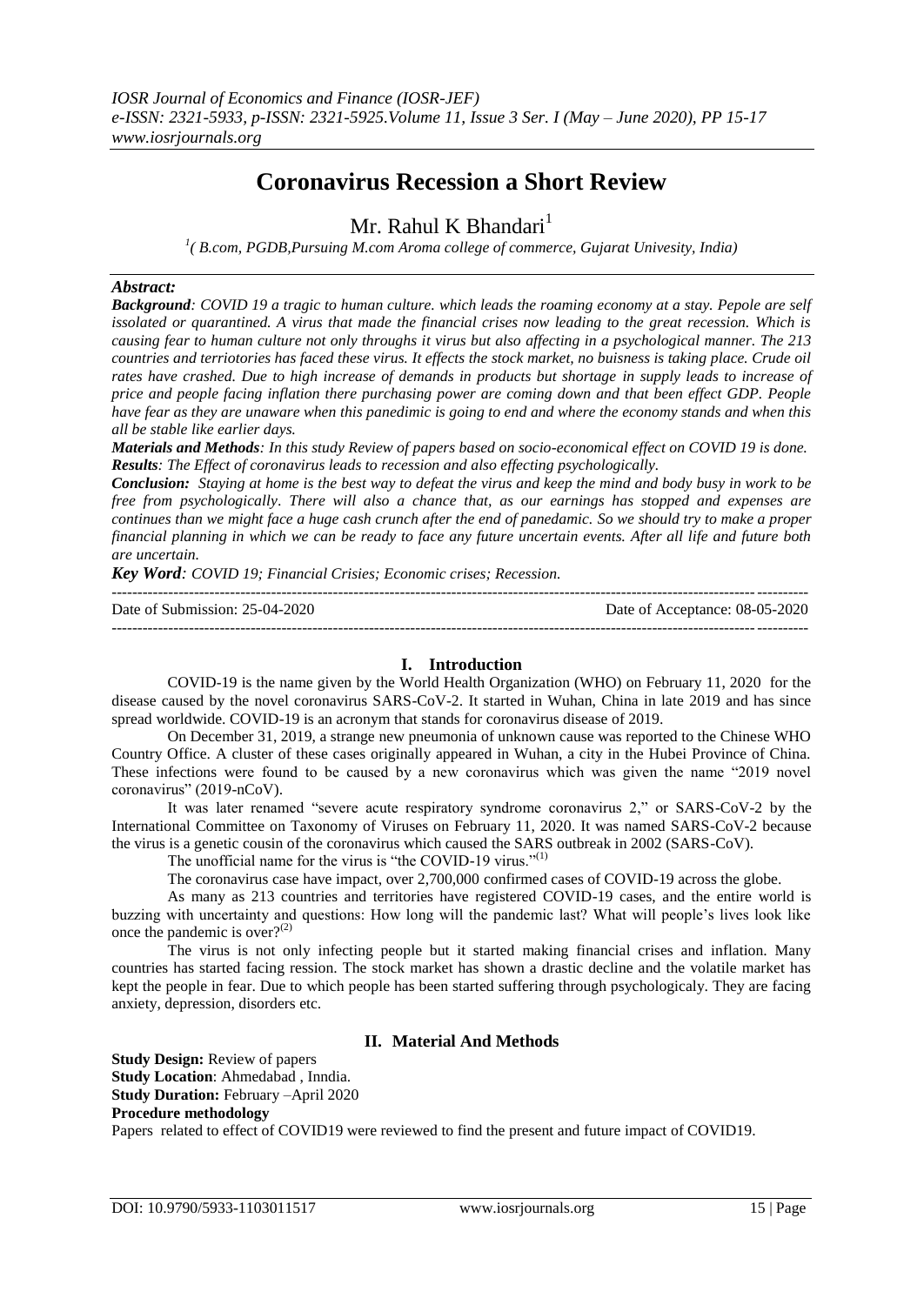#### **III. Result**

The present paper reviews overall impact of corona virus worldwide. Various studies have suggested that effect of coronavirus has lead to recession in world economy along with significant effect on psychology of population.

#### **IV. Discussion**

Coronaviruses (CoV) are a large family of viruses transmitting between animals and people that cause illness ranging from the common cold to more severe diseases such as Middle East respiratory syndrome (MERS-CoV) and severe acute respiratory syndrome  $(SARS-CoV)$ .<sup>(3)</sup>

The Virus has created a havoch worldwide and people are been lockdown inside there house. Retail Shop, school, college, malls, industry are closed. So worlwide no flow of money is taking place as there is no buisness transaction.

As there is no buisness transacion taking place we can see the people are not able to earn income, the salaried are not able to complete there monthly goals or target. These impact the global market and we can see a drastic declining in the stock market.

So as per the feverish stock price reactions we can see that when the virus has captured the world its first impact came to stock market. So investor suffer a traggic loss of there capital and now they became increasingly worried about corporate debt and liquidity as its results are indicating through financial crises.<sup>(4)</sup>

As financial crises will bring a sudden downturn to economy and it will lead to economy crises.

An economy facing an economic crisis will most likely experience a falling GDP

As per the economic report article on corona virus outbreak on world economy we will see a decline in GDP 2020 of -2.8%. The country where more salried empolyment is there will suffer huge job loss or cost cutting in there salary. The country whose core income is tourism is also be negatively affected. Same with the countries which depend on foreign trade.<sup>(5)</sup>

Due to this will face a drying up of liquidity and rising of prices due to inflation. Which will take the form of Recession.

A recession occurs when there are two or more consecutive quarters of negative economic growth, meaning GDP growth contracts during a recession. When an economy is facing recession, business sales and revenues decrease, which cause businesses to stop expanding.(6)

As we can see that this is a temporary economic decline so the short-run economic impact of the pandemic depends critically on the monetary policy comittee to drop in the natural rate of interest or not.<sup>(7)</sup>

As COVID 19 has sparked fears of an impending economic crisis over recession. Social distancing, self isolation and travel restrictions forced a decrease in the work force across all sectors and caused job lost or salary cuts leads to psychological impcat. $(8)$ 

As the people who are lockdown in the house and there income has also stoped but the expense cycle is keep on roaming so a review has been done from the psychological impact of quarantine. Of 3166 papers found, 24 are included in this Review. Most reviewed studies reported negative psychological effects including posttraumatic stress symptoms, confusion, and anger. Stressors included longer quarantine duration, infection fears, frustration, boredom, inadequate supplies, inadequate information, financial loss, and stigma.<sup>(9)</sup>

### **V. Conclusion**

Review of Coronavirus recession says we should stay safe at home. As every buisness is shut down there will be financial crises so we should start working from home and not to be treat this as a vacation. We don't know how long the lockdown will continue so we should not sit idle instead we should try to gain extra knowledge and update ourself. If any individual has loan outstanding then he should keep excess one month emi amount into his account. we should try to cut down our expenses and should never panic by seeing the volatile market as if see the past records when ever the stock market has crashed it has always boost up with 100% return.

#### **References**

- [1]. <https://www.medicalnewstoday.com/>
- [2]. <https://www.goodrx.com/>

<sup>[3].</sup> [www.euro.who.net](http://www.euro.who.net/)<br>[4]. Ramelli, Stefano are

<sup>[4].</sup> Ramelli, Stefano and Wagner, Alexander F., Feverish Stock Price Reactions to COVID-19 (March 2020). CEPR Discussion Paper No. DP14511. Available at SSRN[: https://ssrn.com/abstract=3560319](https://ssrn.com/abstract=3560319)

<sup>[5].</sup> [Nuno Fernandes:](https://papers.ssrn.com/sol3/cf_dev/AbsByAuth.cfm?per_id=302968) University of Navarra, IESE Business School: Economic Effects of Coronavirus Outbreak (COVID-19) on the World Economy: 33 Pages Posted: 23 Mar 2020 Last revised: 13 Apr 2020

<sup>[6].</sup> [www.investopedia.com](http://www.investopedia.com/)